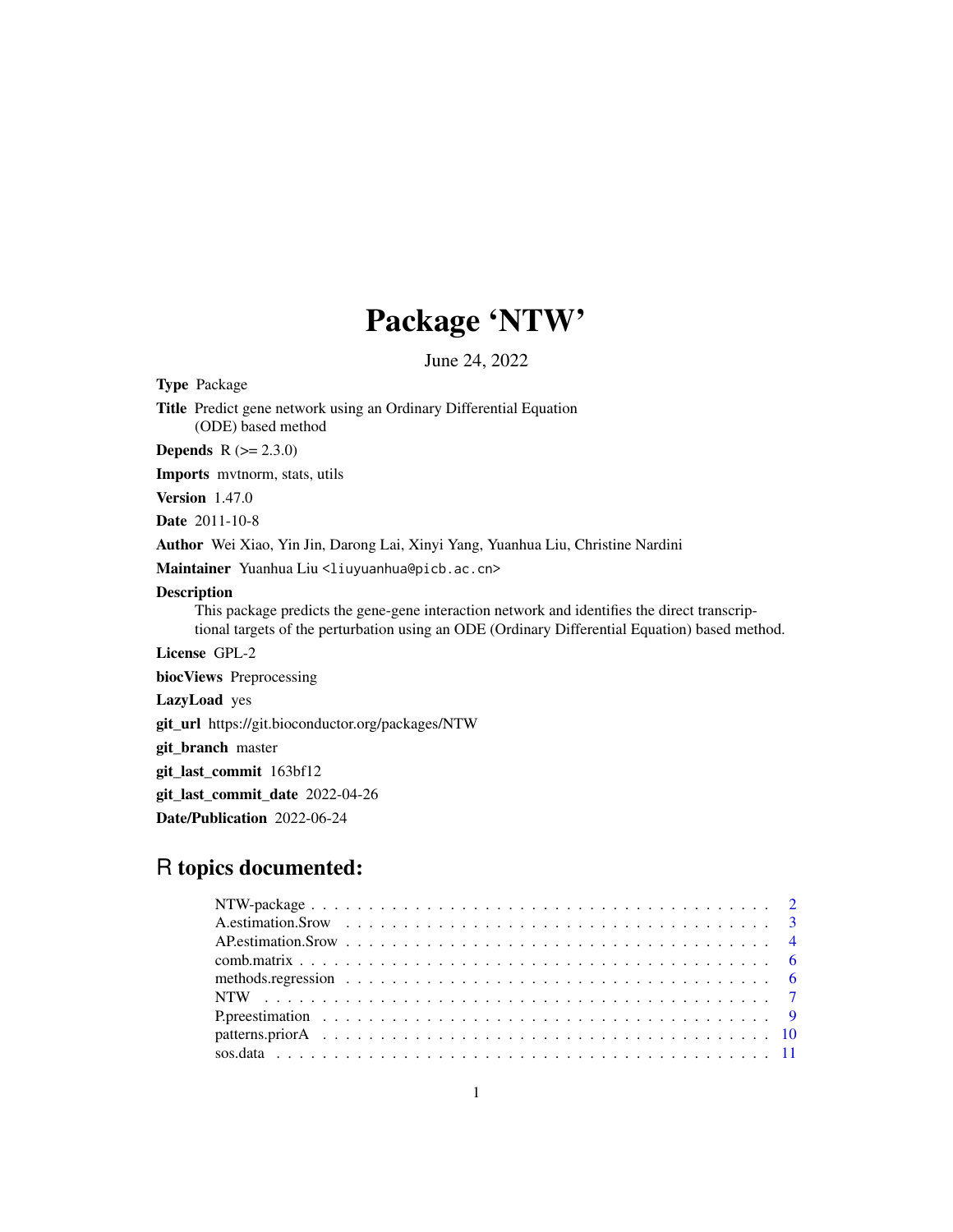#### <span id="page-1-0"></span>**Index** [12](#page-11-0)

#### Description

This package includes the functions for estimating the gene-gene interaction network (a matrix, named *A*, with genes as rows and columns) and the associated transcriptional targets of the perturbations (a matrix, named *P*, with genes as rows and perturbations as columns). These estimations are computed with the NTW algorithm, a gene network inference algorithm based on ODE (ordinary differential equation) method, see *reference*. In this package, the whole *A* matrix and *P* matrix are estimated row by row with the function *AP.estimation.Srow*, and built together with the function *NTW*. *AP.estimation.Srow* can be used independently so that estimation of each row can be performed in parallel, improving computation time. For solving the steady state ODE equations, 3 regression methods are supplied: *geo*, *sse* and *ml*, see details in the the corresponding function help pages. In addition, in order to accelerate the estimation of matrix *A*, an option is available to make use of some prior information such as gene association (output from other gene netwrok inference algorithms, or from literature) in *NTW*. The regression methods used in forward or backward mode makes 6 possibilities available for estimating a single row of *A* matrix. The main functions in this package are listed below,

- *NTW*, to estimate the whole matrix *A* and *P* (if P is unknown).
- *AP.estimation.Srow*, to estimate one single row in *A* and *P* .
- *A.estimation.Srow*, to estimate one single row in *A* with *P* known.
- *backward* and *forward*, to estimate one single row of matrix *A* with different patterns of using prior gene association information.
- *method.geo*, *method.sse* and *method.ml*, to estimate one single row of matrix *A* with different regression methods.
- *comb.matrix*, sub-function to create all the combinations for regressor locations.
- *P.preestimation*, pre-estimate *P* matrix according to the gene expression data.

#### Details

| Package:  | <b>NTW</b> |
|-----------|------------|
| Type:     | Package    |
| Version:  | 0.99.0     |
| Date:     | 2010-5-11  |
| License:  | GPL-2      |
| LazyLoad: | ves        |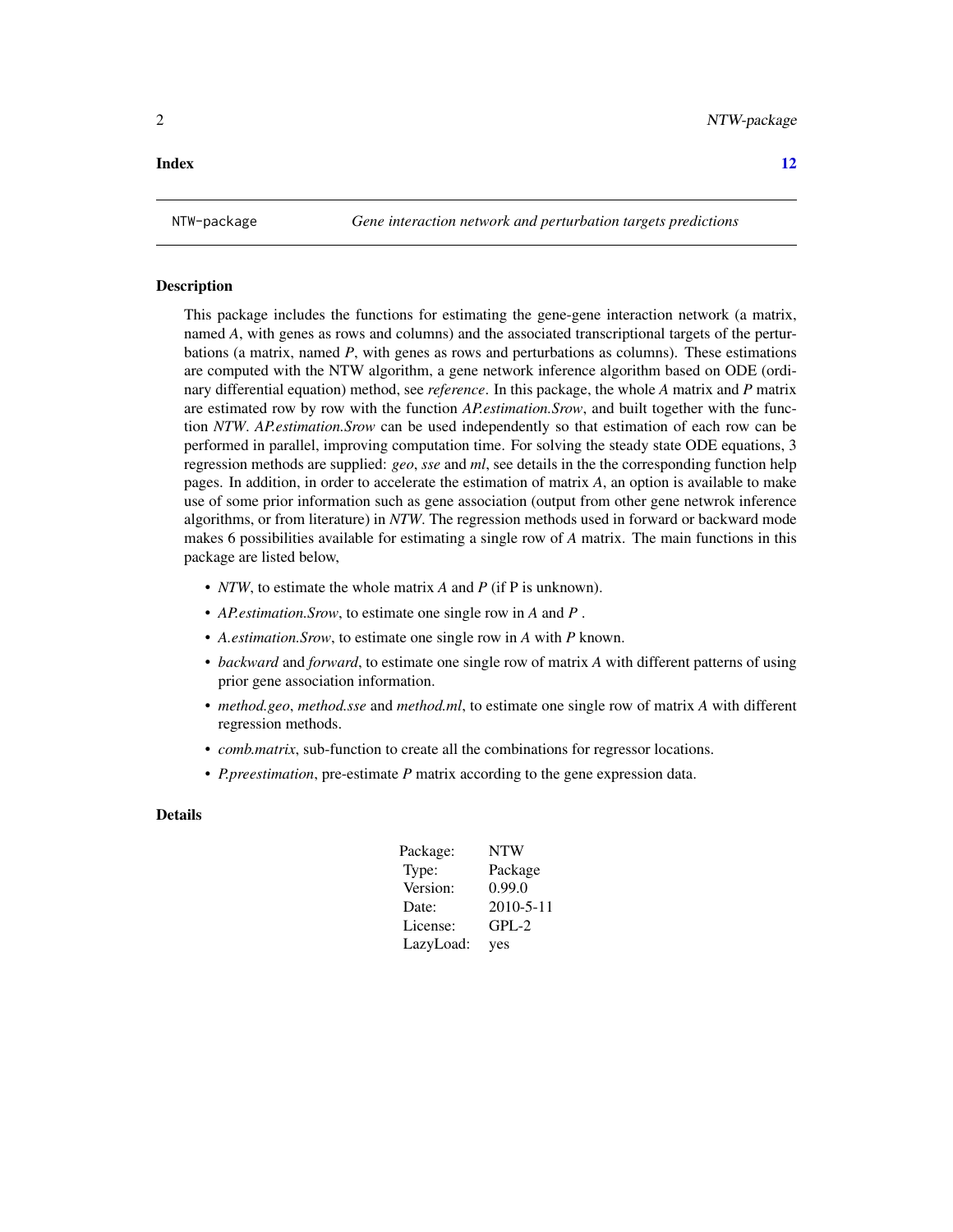#### <span id="page-2-0"></span>A.estimation.Srow 3

#### Author(s)

Wei Xiao, Yin Jin, Darong Lai, Xinyi Yang, Yuanhua Liu, Christine Nardini Maintainer: Yuanhua Liu <liuyuanhua@picb.ac.cn>

#### References

Applied method for the inference of gene networks: the bifidobacterium case. to be submitted

| A.estimation.Srow | Estimation of a single row in matrix A with the perturbation targets |
|-------------------|----------------------------------------------------------------------|
|                   | matrix P known                                                       |

#### Description

Estimating a single row of gene interaction matrix *A* when the perturbation targets matrix P is given. The single row in *A* is then regressed according to the equation AX=P with one of the three regression methods, *geo*, *sse* and *ml* .

#### Usage

A.estimation.Srow(r, cMM.corrected, pred.net, X, P.known, topD, restK, cFlag, sup.drop, noiseLevel)

#### Arguments

| r             | A number indicating the row of A to be estimated.                                                                                                                                              |
|---------------|------------------------------------------------------------------------------------------------------------------------------------------------------------------------------------------------|
| cMM.corrected | A flag to indicate whether a prior network is applied.                                                                                                                                         |
| pred.net      | A matrix with the same dimensions of A for prior network, which should be<br>specified if cMM.corrected is 1, default is NULL.                                                                 |
| X             | Gene expression data, a matrix with genes as rows and perturbations as columns.                                                                                                                |
| P.known       | A known P matrix with the same dimensions of $X$ .                                                                                                                                             |
| topD          | A parameter in NTW algorithm for keeping the top topD combinations of non-<br>zero regressors of row $r$ in $A$ , see <i>vignette</i> for details.                                             |
| restK         | A vector (length equals to $nrow(A)$ ) with each element to indicate the number of<br>non-zero regressors in the corresponding row of $A$ .                                                    |
| cFlag         | A flag to tell the regression methods, "geo" for geometric mean method, "sse"<br>for sum of square method and "ml" for maximum likelihood method.                                              |
| sup.drop      | An indication to identify the pattern for using the prior gene association infor-<br>mation. <i>1</i> for "forward" pattern and -1 for "backward" pattern, see <i>vignette</i> for<br>details. |
| noiseLevel    | Only used in "ml" method, to indicate the noise level in each perturbed experi-<br>ment.                                                                                                       |

#### Value

A.row A vector of estimated row *r* in *A*.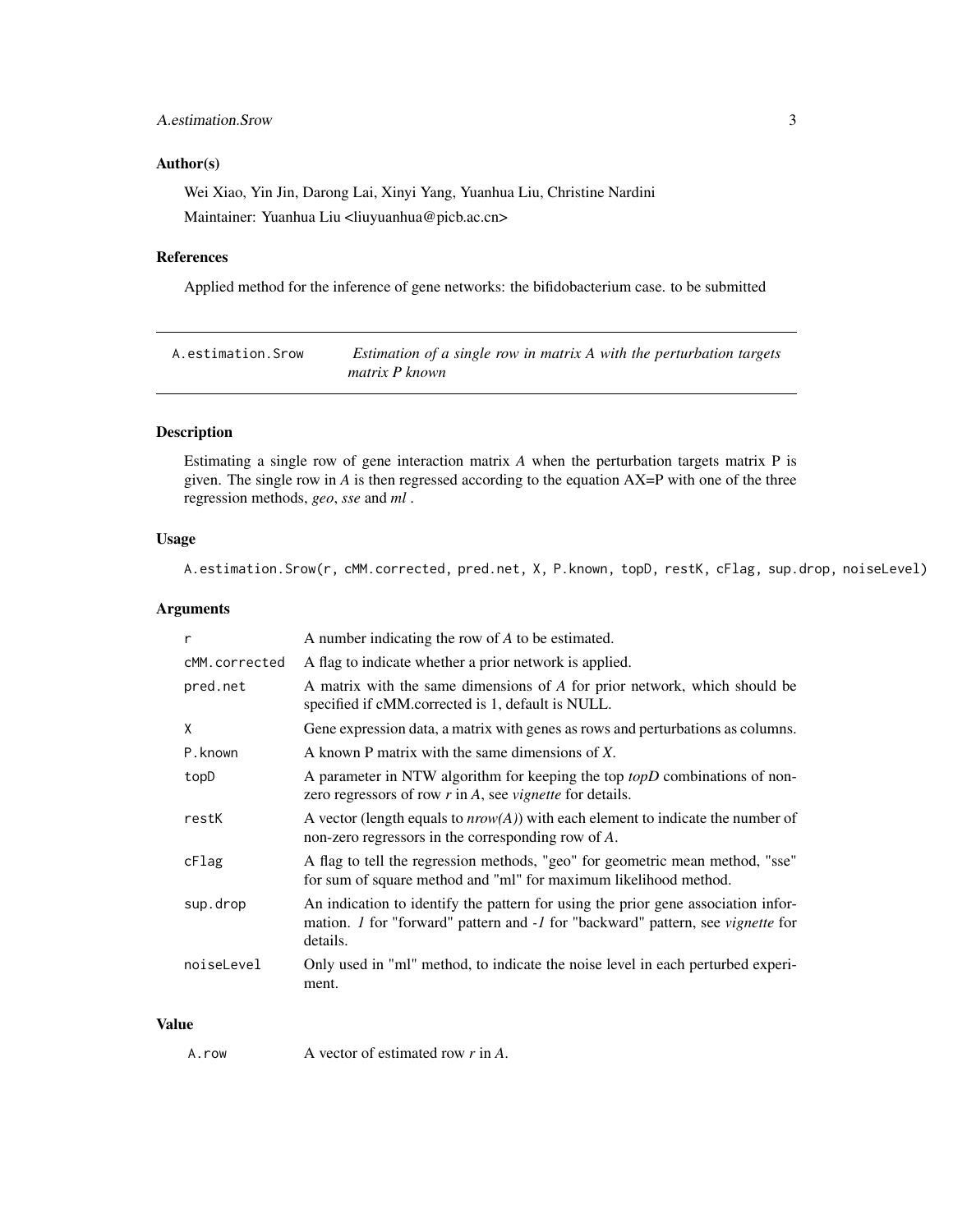#### Author(s)

Wei Xiao, Yin Jin, Darong Lai, Xinyi Yang,Yuanhua Liu, Christine Nardini

#### Examples

```
##single row estimation without prior gene association information, regression is done by "sse"##
data(sos.data)
X<-sos.data
X<-as.matrix(X)
P.known<-matrix(round(runif(nrow(X)*ncol(X), min=0, max=1)), nrow(X), ncol(X))
restK=rep(ncol(X)-1, nrow(X))
topD = round(0.6*nrow(X))topK = round(0.5*nrow(X))result<-A.estimation.Srow(r=1,cMM.corrected = 0, pred.net= NULL,X,P.known, topD, restK,
              cflag="sse", sup.drop = -1, noiseLevel=0.1)result$A.row
##single row estimation with prior gene association information, regression is done by "geo"###
pred.net<-matrix(round(runif(nrow(X)*nrow(X), min=0, max=1)), nrow(X), ncol(X))
result<-A.estimation.Srow(r=1,cMM.corrected = 1, pred.net,X,P.known,topD, restK,
             cflag="geo", sup.drop = -1, noiseLevel=0.1)result$A.row
```

| AP.estimation.Srow | Estimation of a single row in gene interaction matrix A and perturba- |
|--------------------|-----------------------------------------------------------------------|
|                    | <i>tion targets matrix P</i>                                          |

#### Description

Estimating a single row of gene interaction matrix *A* and identifying the perturbations which target the corresponding gene of the row. For perturbation identifications, multiple perturbations are considered for one target (gene). Combinations of perturbations are first assumed fixed. The single row in *A* are then regressed according to equation AX=P with one of the three regression methods, *geo* ,*sse* and *ml*. All these combinations will finally be optimized according to the difference between the predicted *X* with the estimated *A* and *P* and the experimental values.

#### Usage

```
AP.estimation.Srow(r, cMM.corrected, pred.net, X, IX, topD, restK, cFlag, sup.drop, numP, noiseLevel)
```
#### Arguments

|          | A number indicating the row of A and P to be estimated.                                                                            |
|----------|------------------------------------------------------------------------------------------------------------------------------------|
|          | $c$ MM. corrected $\quad$ A flag to indicate whether a prior network is applied.                                                   |
| pred.net | A matrix with the same dimensions of A for the prior network, which should be<br>specified if cMM.corrected is 1, default is NULL. |
| X.       | Gene expression data, a matrix with genes as rows and perturbations as columns.                                                    |

<span id="page-3-0"></span>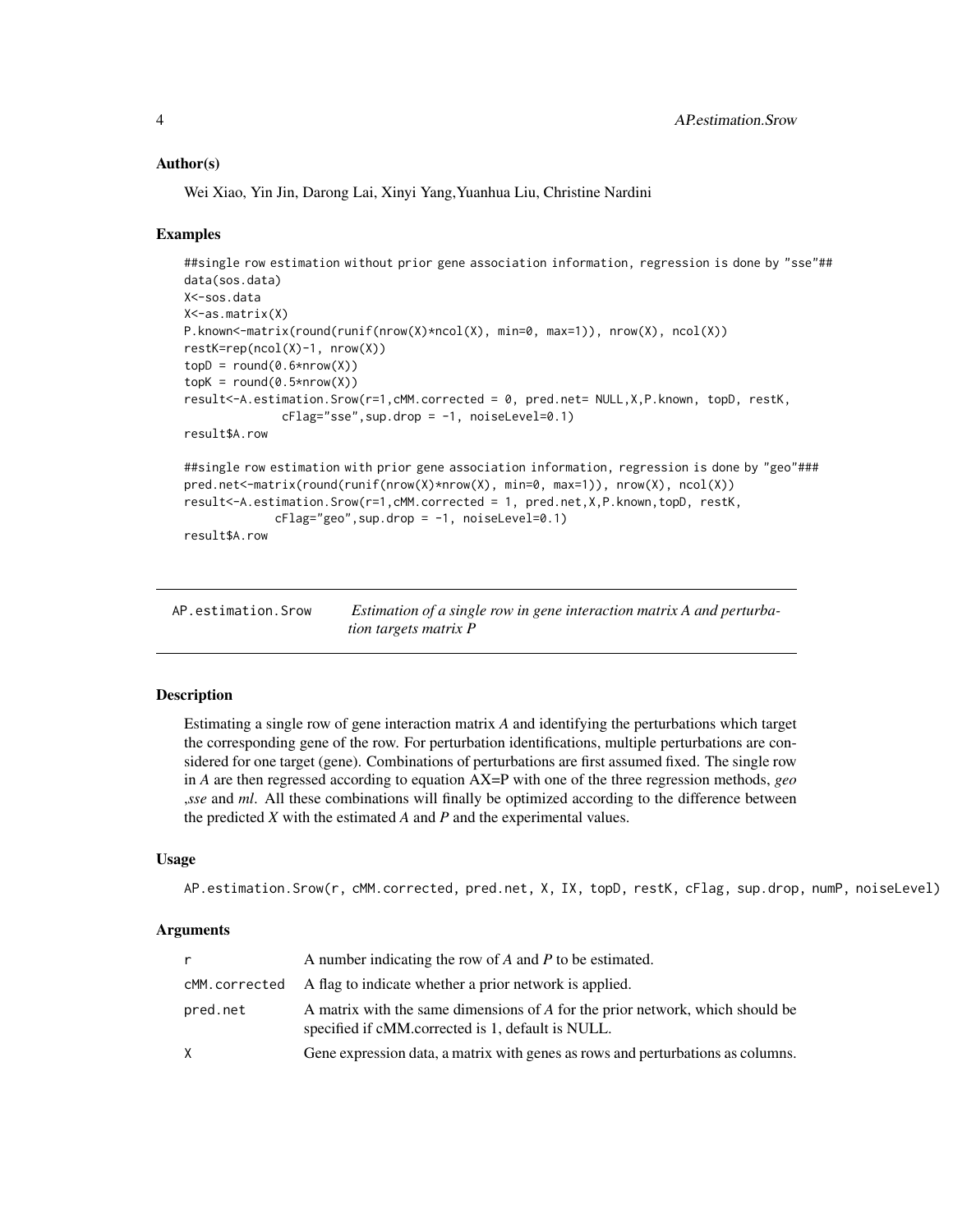| IX         | The pre-estimated $P$ matrix according to the gene expression data $X$ , with the<br>same dimensions of $X$ or $P$ .                                                   |
|------------|------------------------------------------------------------------------------------------------------------------------------------------------------------------------|
| topD       | A parameter in NTW algorithm for keeping the top topD combinations of non-<br>zero regressors of row $r$ in $A$ , see <i>vignette</i> for details.                     |
| restK      | A vector (length equals to $nrow(A)$ ) with each element to indicate the number of<br>non-zero regressors in the corresponding row of A.                               |
| cFlag      | A flag to identify the regression methods, "geo" for geometric mean method,<br>"sse" for sum of square method and "ml" for maximum likelihood method.                  |
| sup.drop   | A flag to show the pattern for using the prior gene association information. <i>I</i> for<br>"forward" pattern and -1 for "backward" pattern.                          |
| numP       | A number set to limit the possibilities that one gene will be targeted by pertur-<br>bations. That is at most <i>numP</i> perturbations can directly perturb one gene. |
| noiseLevel | Only used in "ml" method, to indicate the noise level in each perturbed experi-<br>ment.                                                                               |

#### Value

| A.row   | Estimation of the row $r$ in A.                                                 |
|---------|---------------------------------------------------------------------------------|
| P.index | A vector to show which perturbations target the gene corresponding to row $r$ . |

#### Author(s)

Wei Xiao, Yin Jin, Darong Lai, Xinyi Yang,Yuanhua Liu, Christine Nardini

#### Examples

result\$P.index

```
##single row estimation without prior gene association information, regression is done by "sse"##
data(sos.data)
X<-sos.data
X<-as.matrix(X)
IX<-P.preestimation(X, topK= round(2*nrow(X)))
restK=rep(ncol(X)-1, nrow(X))
topD = round(0.6*nrow(X))topK = round(0.5*nrow(X))numP = round(0.25*nrow(X))result<-AP.estimation.Srow(r=1,cMM.corrected = 0, pred.net= NULL,X, IX,topD, restK,
               cFlag="sse", sup.drop = -1, numP, noiseLevel=0.1)result$A.row
result$P.index
###single row estimation with prior gene association information, regression is done by "geo"###
pred.net<-matrix(round(runif(nrow(X)*nrow(X), min=0, max=1)), nrow(X), ncol(X))
result<-AP.estimation.Srow(r=1,cMM.corrected = 1, pred.net,X, IX,topD, restK,
             cflag="geo", sup.drop = -1, numP, noiseLevel=0.1)result$A.row
```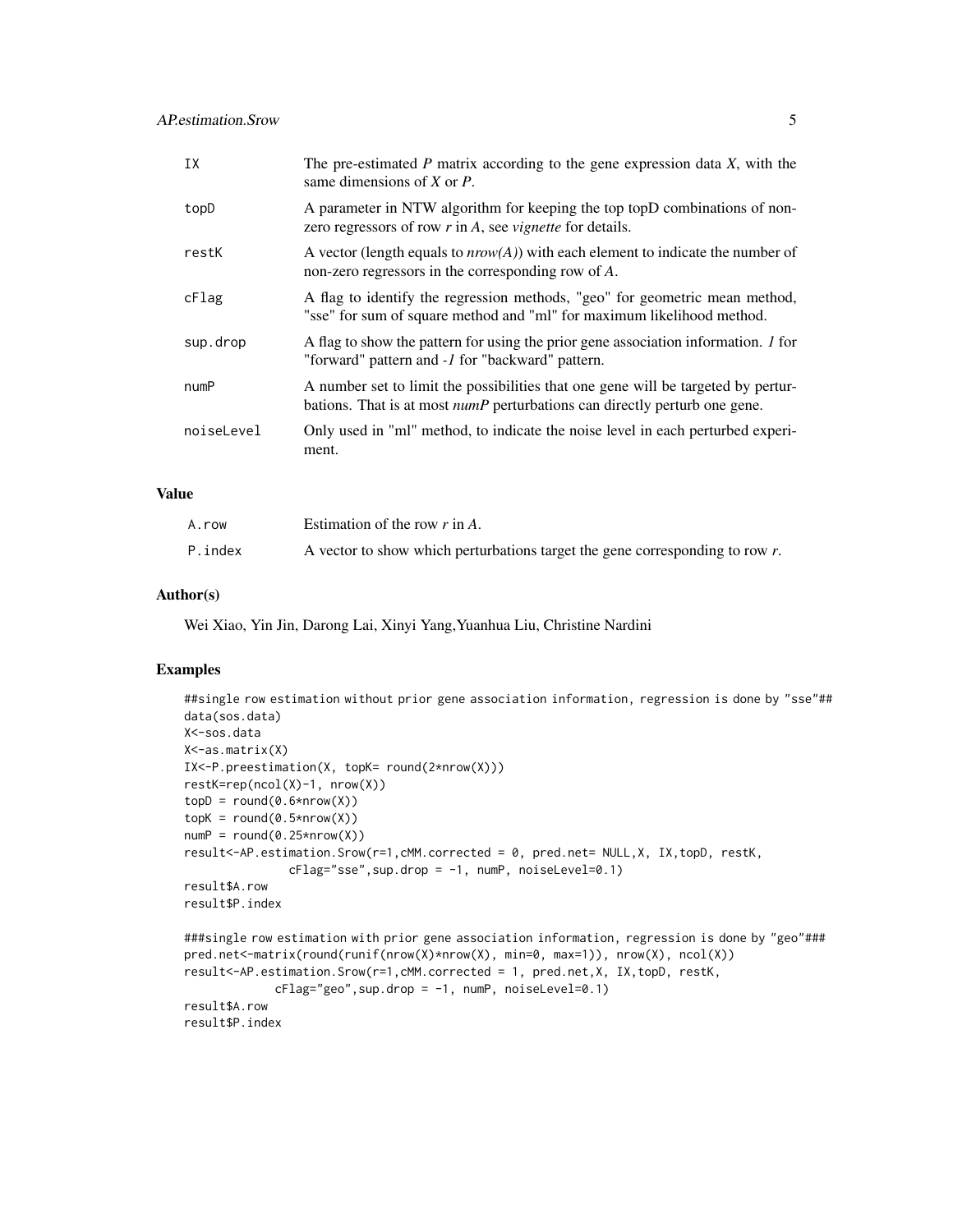<span id="page-5-0"></span>

#### Description

Create all combinations of vectors especially for matrices.

#### Usage

comb.matrix(x, y)

#### Arguments

| $\mathsf{x}$ | A vector. |
|--------------|-----------|
| - V          | A vector. |

#### Value

A matrix with  $now(x)*now(y) rows and  $ncol(x)+ncol(y)$  columns.$ 

#### Author(s)

Wei Xiao, Yin Jin, Darong Lai, Xinyi Yang, Yuanhua Liu, Christine Nardini

#### Examples

```
###A matrix with only one row is obtained####
x < -c(1, 2, 3)y < -c(4,5)comb.matrix(x,y)
###A matrix with 2 rows and 4 columns is obtained####
x \leftarrow matrix(x, 1,)
y<-matrix(y,,1)
comb.matrix(x,y)
```

| methods.regression | Regression methods to estimate a single row in A with fixed perturba- |
|--------------------|-----------------------------------------------------------------------|
|                    | tions                                                                 |

#### Description

Regression methods to estimate a single row in a gene interaction network (*A*) with perturbations (*P*) fixed. These methods differ at the regression criterions: the objective function of *geo* is the geometric mean, sum of square for *sse* and maximum likelihood for *ml*, see *vignette* for the details.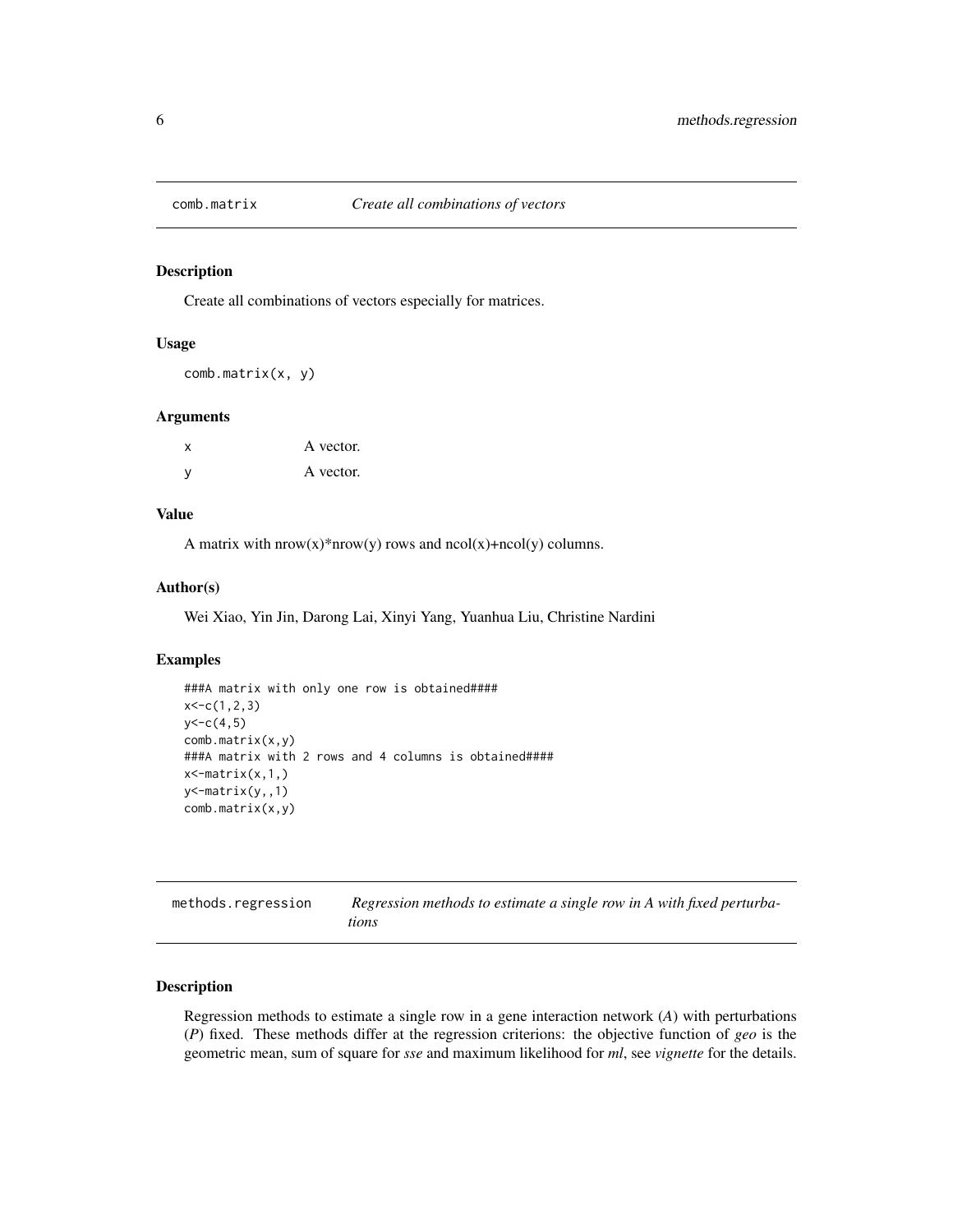#### <span id="page-6-0"></span> $\bm{N}$

#### Usage

```
method.geo(index.vars, X, pert)
method.sse(index.vars, X, pert)
method.ml(index.vars, X, pert, noiseLevel)
```
#### Arguments

| index.vars | A vector to select the rows in $X$ on which regression will be used. It sets a group<br>of combination of rows in $X$ . |
|------------|-------------------------------------------------------------------------------------------------------------------------|
| X          | Gene expression data, a matrix with genes as rows and perturbations as columns.                                         |
| pert       | A vector of row $r$ in $P$ .                                                                                            |
| noiseLevel | Indicate the noise level in each perturbed experiment.                                                                  |
|            |                                                                                                                         |

#### Value

| sol   | A vector of regression result         |
|-------|---------------------------------------|
| error | The result of the objective function. |

#### Author(s)

Wei Xiao, Yin Jin, Darong Lai, Xinyi Yang,Yuanhua Liu, Christine Nardini

| <b>NTW</b> | Estimation of gene interaction matrix A and perturbation targets ma- |
|------------|----------------------------------------------------------------------|
|            | trix P                                                               |

#### Description

This function is used to estimate the whole gene interaction matrix *A* and the perturbation targets matrix *P*, row-wise, using the NTW algorithm (see *reference*), based on ODE method. In this method, the linearized ODE can solved using 3 regression methods: *geo*, *sse* and *ml*. In order to save computation time, and improve results, NTW offers the opportunity to input gene association information output from other algorithms or from the literature. The non-null regressors in the gene association network will help fix the regressors to be estimated in the final matrix *A*. Two ways are supplied to use the non-zero information, namely *forward* and *backward* approaches. In the "backward" pattern, only the non-zero positions in the prior gene association network will be used as regressors in *A*. While in the "forward" pattern, both these non-zero positions and some other possible positions (depending on *restK* ) in *A* are used as regressors.

#### Usage

NTW(X, restK, topD, topK = NULL, P.known = NULL, cFlag, pred.net = NULL, sup.drop =  $-1$ , numP = NULL, noise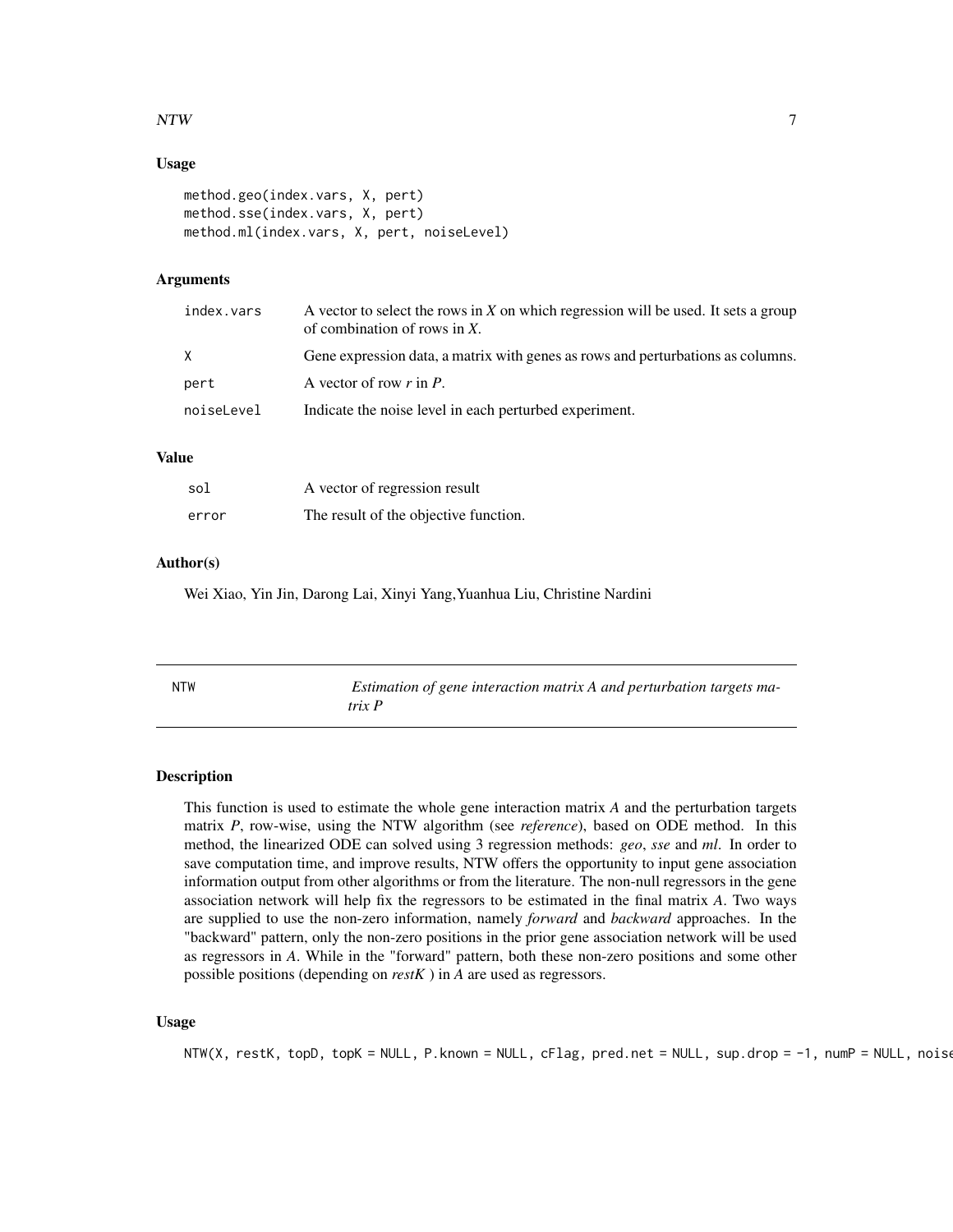#### Arguments

| X          | Gene expression data, a matrix with genes as rows and perturbations as columns.                                                                                        |
|------------|------------------------------------------------------------------------------------------------------------------------------------------------------------------------|
| restK      | A vector (length equals to $nrow(A)$ ) with each element to indicate the number<br>of non-zero regressors in the corresponding row of $A$ .                            |
| topD       | A parameter in NTW algorithm for keeping the top topD combinations of non-<br>zero regressors of a single row in A, see <i>vignette</i> for details.                   |
| topK       | The number of possible targets of the perturbations, used for pre-estimate the<br>perturbation targets matrix $P$ .                                                    |
| P.known    | A known P matrix with the same dimensions of X.                                                                                                                        |
| cFlag      | A flag to tell the regression methods, "geo" for geometric mean method, "sse"<br>for sum of square method and "ml" for maximum likelihood method.                      |
| pred.net   | A matrix with the same dimensions of A for the prior gene association informa-<br>tion. Default is NULL.                                                               |
| sup.drop   | An indication to show the pattern for using the prior gene association informa-<br>tion. <i>I</i> for "forward" pattern and <i>-1</i> for "backward" pattern.          |
| numP       | A number set to limit the possibilities that one gene will be targeted by pertur-<br>bations. That is at most <i>numP</i> perturbations can directly perturb one gene. |
| noiseLevel | Only used in <i>ml</i> method, to indicate the noise level in each perturbed experiment.                                                                               |

#### Value

| est.A | Estimated gene interaction matrix A, with genes as rows and columns.                |
|-------|-------------------------------------------------------------------------------------|
| est.P | Estimated perturbation targets matrix $P$ , with genes as rows and perturbations as |
|       | columns.                                                                            |

#### Author(s)

Wei Xiao, Yin Jin, Darong Lai, Xinyi Yang,Yuanhua Liu, Christine Nardini

#### References

Applied method for the inference of gene networks: the bifidobacterium case. to be submitted

#### Examples

```
##NTW testing without prior gene association information, regression is done by "sse"##
data(sos.data)
X<-sos.data
X<-as.matrix(X)
restK=rep(ncol(X)-1, nrow(X))
topD = round(0.6*nrow(X))topK = round(0.5*nrow(X))numP = round(0.25*nrow(X))result<-NTW(X, restK, topD, topK, P.known=NULL, cFlag="sse",
             pred.net = NULL, sup.drop = -1, numP, noiseLevel=0.1)
result$est.A
result$est.P
```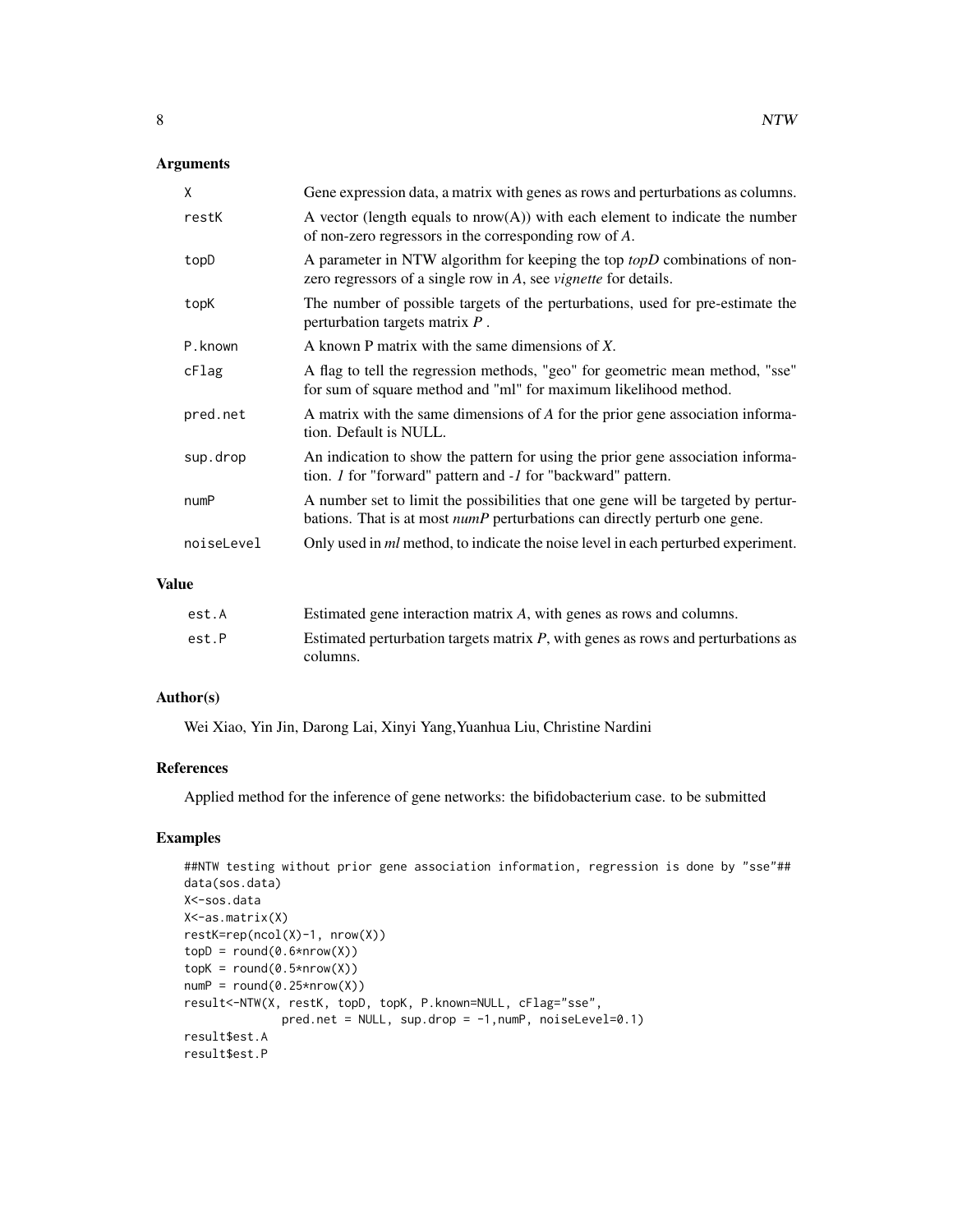#### <span id="page-8-0"></span>P.preestimation 9

```
##NTW testing with prior gene association information, regression is done by "geo"##
pred.net<-matrix(round(runif(nrow(X)*nrow(X), min=0, max=1)), nrow(X), nrow(X))
result<-NTW(X, restK, topD, topK, P.known=NULL, cFlag="geo",
             pred.net, sup.drop = -1,numP, noiseLevel=0.1)
result$est.A
result$est.P
```
P.preestimation *Pre-estimation of the transcriptional pertubation targets matrix P*

#### Description

Pre-estimate the potential transcriptional perturbation targets matrix *P* according to gene expression data *X* . Those genes with the changes in top topK will be assumed as possible targets of the perturbations.

#### Usage

```
P.preestimation(X, topK)
```
#### Arguments

|      | Gene expression data, a matrix with rows as genes and columns as experiments. |
|------|-------------------------------------------------------------------------------|
| topK | The number of possible targets of the perturbations.                          |

#### Value

A matrix with the same structure of *X* or *P*.

#### Author(s)

Wei Xiao, Yin Jin, Darong Lai, Xinyi Yang, Yuanhua Liu, Christine Nardini

#### Examples

```
data(sos.data)
X<-sos.data
X<-as.matrix(X)
IX<-P.preestimation(X, topK= round(0.6*nrow(X)))
IX
```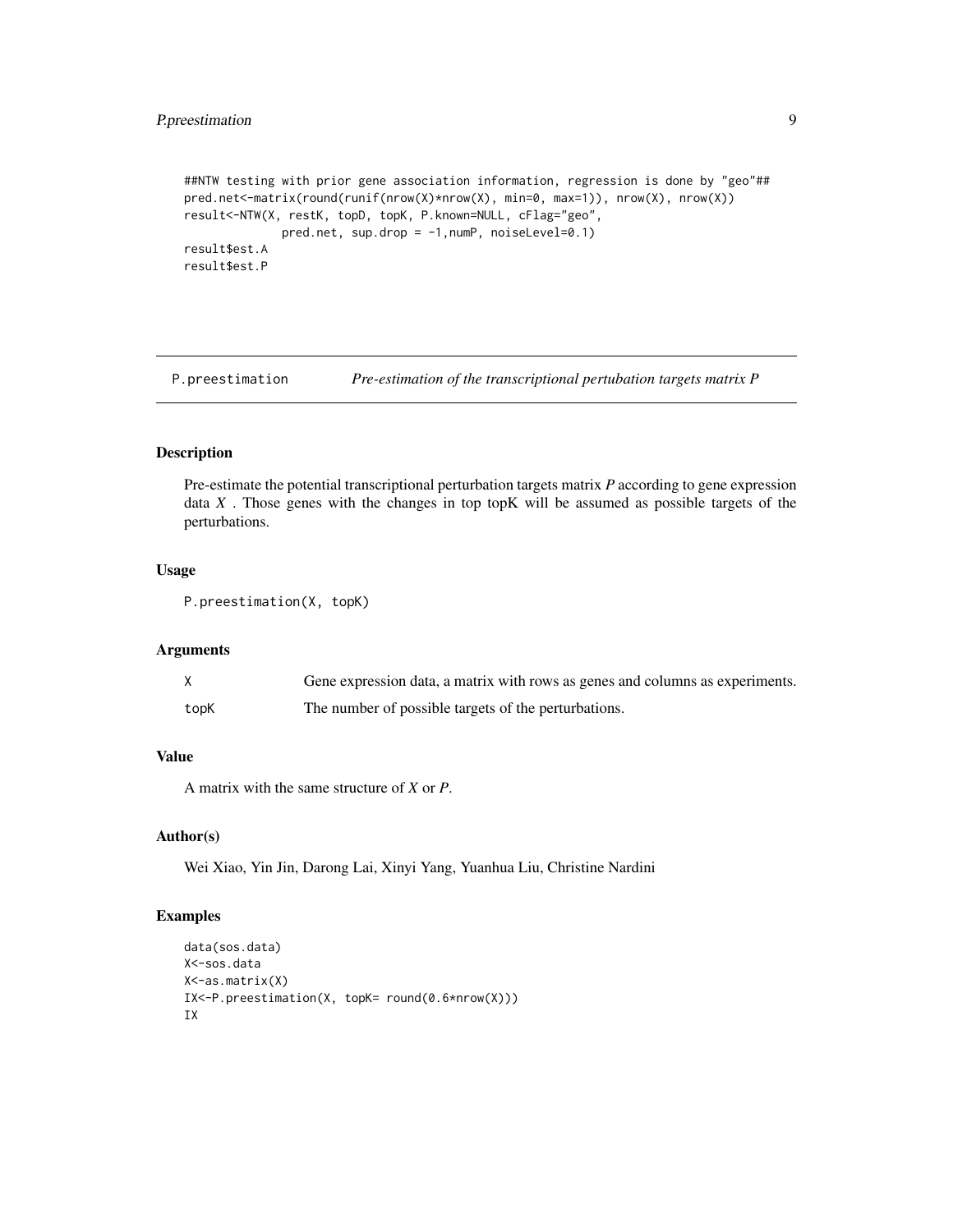<span id="page-9-0"></span>patterns.priorA *Approaches to use a priori known gene association information for a single row estimation in matrix A*

#### Description

Given some information of the gene interaction network, for example the estimated gene association matrix *pred.net* by other algorithms or from literature, NTW can use this prior information to enhance acurracy. NTW offers two approaches to infer the gene network, i.e. *forward* and *backward*, on the base of *pred.net*. The former computes further edges than the ones in *pred.net*, while the latter prunes edges.

#### Usage

backward(r, X, pert, topD, restk, cFlag, TA, noiseLevel) forward(r, X, pert, topD, restk, cFlag, TA, noiseLevel)

#### Arguments

| $\mathsf{r}$ | A number to indicate the row of $A$ to be estimated when row $r$ of $P$ is fixed.                                                                         |
|--------------|-----------------------------------------------------------------------------------------------------------------------------------------------------------|
| X            | Gene expression data, a matrix with genes as rows and perturbations as columns.                                                                           |
| pert         | Row $r$ in $P$ .                                                                                                                                          |
| topD         | A parameter in NTW algorithm for keeping the top <i>topD</i> combinations of non-<br>zero regressors of row $r$ in $A$ , see <i>vignette</i> for details. |
| restk        | The number of non-zero regressors for the estimation of row $r$ in $A$ .                                                                                  |
| cFlag        | A flag to identify the regression methods, "geo" for geometric mean method,<br>"sse" for sum of square method and "ml" for maximum likelihood method.     |
| TA           | A vector including the indexes of non-zero elements in row $r$ of the network<br>containing a priori information, pred.net.                               |
| noiseLevel   | Only used in "ml" method, to indicate the noise level in each perturbed experi-<br>ment.                                                                  |

#### Value

| A.row    | A vector of estimated row $r$ in A.            |
|----------|------------------------------------------------|
| CrtValue | The minimum value from the objective function. |

#### Author(s)

Wei Xiao, Yin Jin, Darong Lai, Xinyi Yang,Yuanhua Liu, Christine Nardini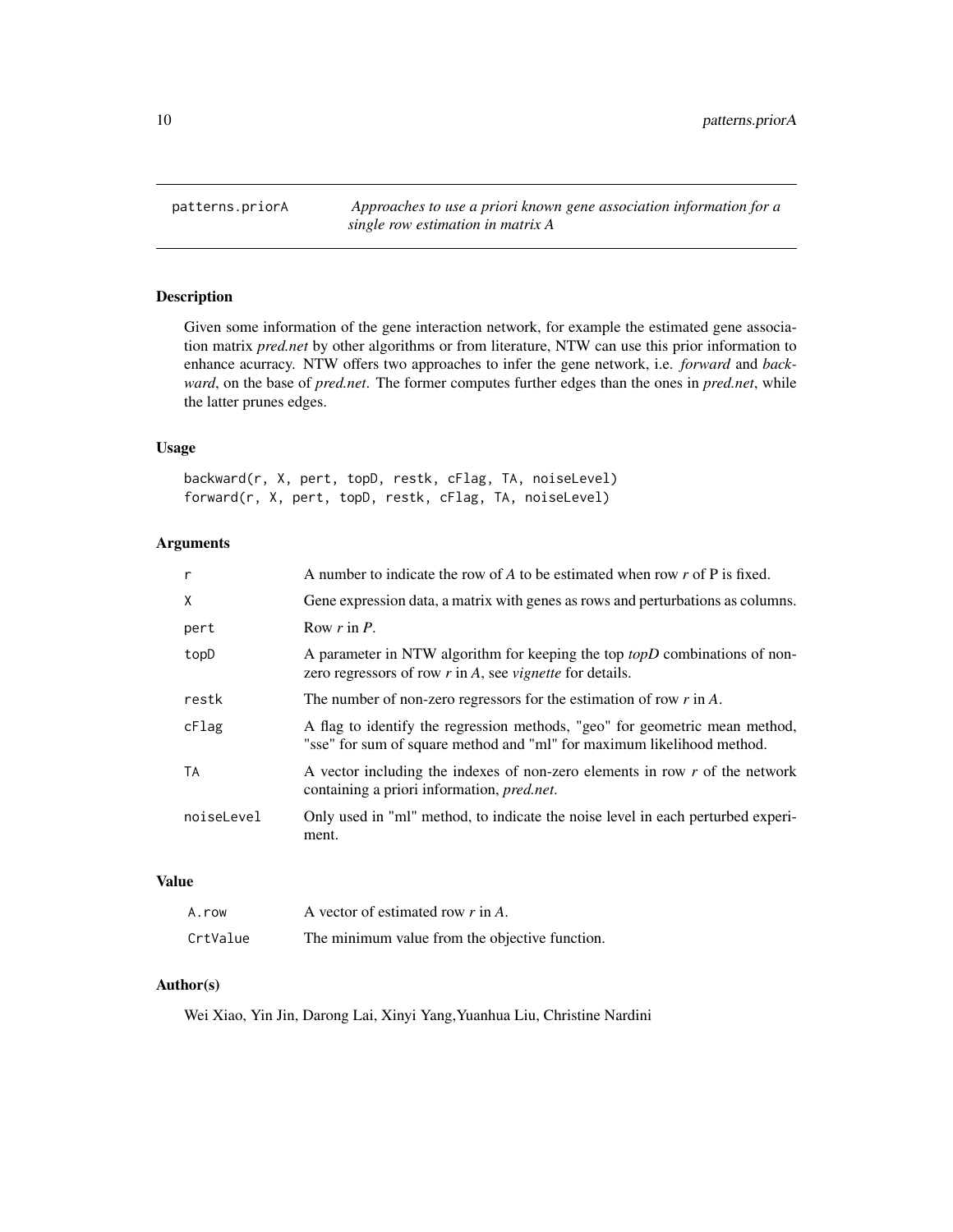<span id="page-10-0"></span>

#### Description

RT-PCR data with 9 genes in SOS pathway of *Escherichia coli* perturbed. These 9 perturbed genes are observed in the RT-PCR experiments.

#### Usage

data(sos.data)

#### Format

*sos.data* is a data frame containing 9 rows for observed genes and 9 columns for perturbations.

#### References

T.S. Gardner, D.di Bernardo, D. Lorenz, and J.J. Collins. Inferring genetic networks and identifying compound mode of action via expression profiling. Science, 301(5629): 102-105, 2003.

#### Examples

data(sos.data) sos.data